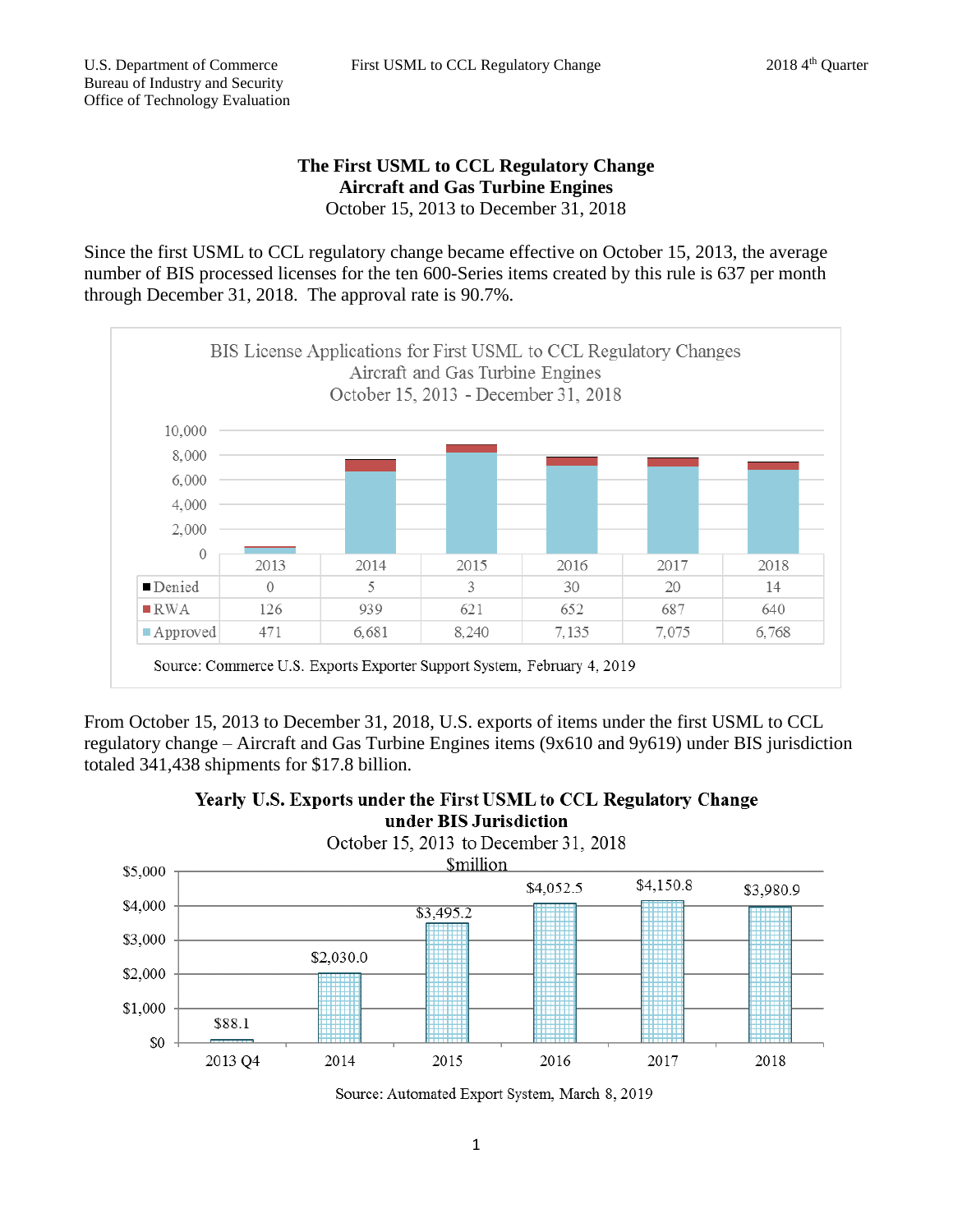

| The First USML to CCL Regulatory Change-Aircraft and Gas Turbines   |                |                |                 |                  |
|---------------------------------------------------------------------|----------------|----------------|-----------------|------------------|
| Top 15 Destinations of U.S. Exports under BIS Jurisdiction by Value |                |                |                 |                  |
| October 15, 2013 to December 31, 2018                               |                |                |                 |                  |
|                                                                     |                | % of Total     | Value           |                  |
| Country                                                             | Shipment Count | Shipment Count | <b>Smillion</b> | % of Total Value |
| Japan                                                               | 28,999         | 8.5%           | \$2,990.4       | 16.8%            |
| Canada                                                              | 25,673         | 7.5%           | \$2,094.7       | 11.8%            |
| United Kingdom                                                      | 36,960         | 10.8%          | \$1,981.3       | 11.1%            |
| South Korea                                                         | 22,708         | 6.7%           | \$1,277.7       | 7.2%             |
| Germany                                                             | 13,094         | 3.8%           | \$742.6         | 4.2%             |
| <b>Israel</b>                                                       | 13,146         | 3.9%           | \$661.3\$       | 3.7%             |
| Italy                                                               | 10,468         | 3.1%           | \$594.4         | 3.3%             |
| <b>United Arab Emirates</b>                                         | 14,545         | 4.3%           | \$562.0         | 3.2%             |
| Singapore                                                           | 18,027         | 5.3%           | \$505.9         | 2.8%             |
| Taiwan                                                              | 10,168         | 3.0%           | \$501.4         | 2.8%             |
| Spain                                                               | 10,769         | 3.2%           | \$496.0         | 2.8%             |
| Saudi Arabia                                                        | 5,771          | 1.7%           | \$432.8         | 2.4%             |
| Australia                                                           | 10,683         | 3.1%           | \$401.3         | 2.3%             |
| Poland                                                              | 9,011          | 2.6%           | \$335.9         | 1.9%             |
| France                                                              | 9,808          | 2.9%           | \$254.6         | 1.4%             |
| <b>Top 15 Total</b>                                                 | 239,830        |                | \$13,832.4      |                  |
| Top 15 Total/                                                       |                |                |                 |                  |
| <b>Grand Total</b>                                                  |                | 70.2%          |                 | 77.7%            |
| <b>Grand Total</b>                                                  | 341,438        |                | \$17,797.5      |                  |
| Source: Automated Export System, March 15, 2019                     |                |                |                 |                  |